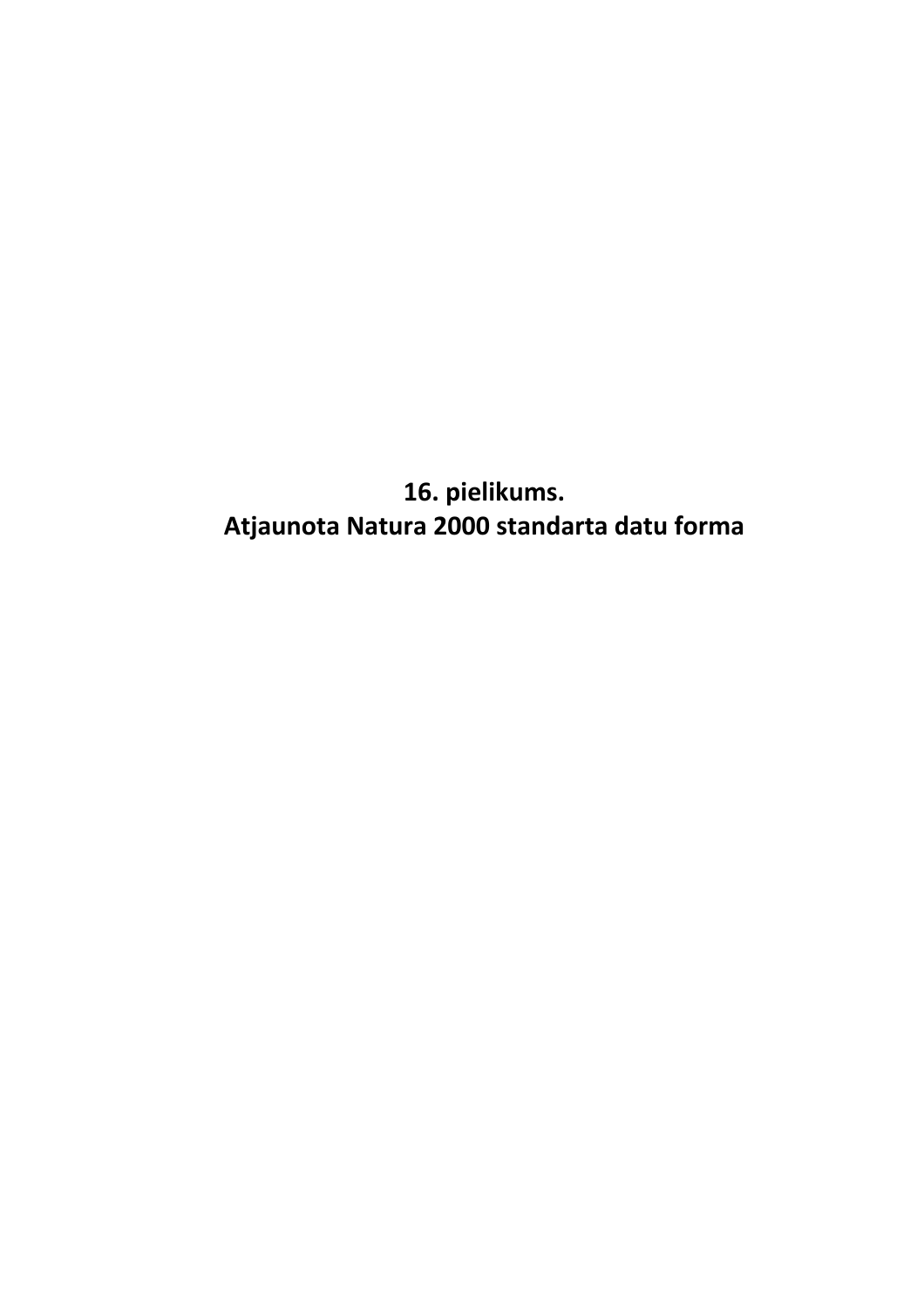| Code            | <b>NP</b> | Cover                            | Data    | Representa              | Relative                | Conserva                | Global                |  |
|-----------------|-----------|----------------------------------|---------|-------------------------|-------------------------|-------------------------|-----------------------|--|
|                 |           | (ha)                             | quality | tivity                  | surface                 | tion                    |                       |  |
|                 |           |                                  |         |                         |                         |                         |                       |  |
| 1110            | X         | $0,0$                            |         |                         |                         |                         |                       |  |
|                 |           |                                  |         |                         |                         |                         |                       |  |
| 1640            | X         | 0,0                              |         |                         |                         |                         |                       |  |
|                 |           |                                  |         |                         |                         |                         |                       |  |
| 2110            |           | 48,4 G                           |         | Α                       | А                       | A                       | А                     |  |
|                 |           |                                  |         |                         |                         |                         |                       |  |
| 2120            |           | 109,9 <sup>G</sup>               |         | А                       | А                       | A                       | А                     |  |
|                 |           |                                  |         |                         |                         |                         |                       |  |
| 2130*           |           | 188,5 <sup>G</sup>               |         | B                       | А                       | $\sf B$                 | B                     |  |
|                 |           |                                  |         |                         |                         |                         |                       |  |
| 2140*           |           | $1,3$ <sup>G</sup>               |         | B                       | С                       | B                       | C                     |  |
| 2170            |           | $0,3 \overline{G}$               |         | $\overline{\mathsf{C}}$ | $\overline{\mathsf{C}}$ | $\overline{\mathsf{C}}$ | $\overline{\text{c}}$ |  |
|                 |           |                                  |         |                         |                         |                         |                       |  |
| 2180<br>$9010*$ |           | 3548,6 G<br>582,4 $\overline{G}$ |         | А<br>A                  | A<br>B                  | A<br>A                  | A<br>A                |  |
|                 |           |                                  |         |                         |                         |                         |                       |  |
|                 |           |                                  |         |                         |                         |                         |                       |  |
| 2190            |           | 340,0 G                          |         | B                       | А                       | $\sf B$                 | $\sf B$               |  |
| $7210*$         |           | 1,0                              | G       | B                       | $\overline{\mathsf{C}}$ | $\overline{\mathsf{C}}$ | $\overline{\text{C}}$ |  |
| 7230            |           | 0,1                              | G       | Β                       | C                       | $\mathsf C$             | C                     |  |
|                 |           |                                  |         |                         |                         |                         |                       |  |
| 2320            | X         | 0,0                              |         |                         |                         |                         |                       |  |
| 3260            |           | $1,8$ <sup>G</sup>               |         | B                       | C                       | B                       | $\overline{C}$        |  |
|                 |           |                                  |         |                         |                         |                         |                       |  |
| 6120            |           | $14,8$ G                         |         | B                       | B                       | B                       | B                     |  |
|                 |           |                                  |         |                         |                         |                         |                       |  |
| 6210            | X         | 0,0                              |         |                         |                         |                         |                       |  |
|                 |           |                                  |         |                         |                         |                         |                       |  |
|                 |           |                                  |         |                         |                         |                         |                       |  |
| 6230*           |           | $5,5$ G                          |         | B                       | B                       | B                       | B                     |  |
|                 |           |                                  |         |                         |                         |                         |                       |  |
| 6270*           |           | $16,3$ G                         |         | А                       | C                       | $\sf B$                 | B                     |  |
|                 |           |                                  |         |                         |                         |                         |                       |  |
| 6510            | X         | $_{\rm 0,0}$                     |         |                         |                         |                         |                       |  |
| 7140            |           | 0,0                              |         |                         |                         |                         |                       |  |
| 9080*           | X         | 448,9                            | G       | B                       | $\sf B$                 | B                       | B                     |  |
| 91D0*           |           | $53,9$ G                         |         | B                       | C                       | B                       | B                     |  |
| 91E0*           |           | 3,0                              | G       | B                       | C                       | $\sf B$                 | $\mathsf C$           |  |

**3.1. Habitat types present on the site and assessment for them**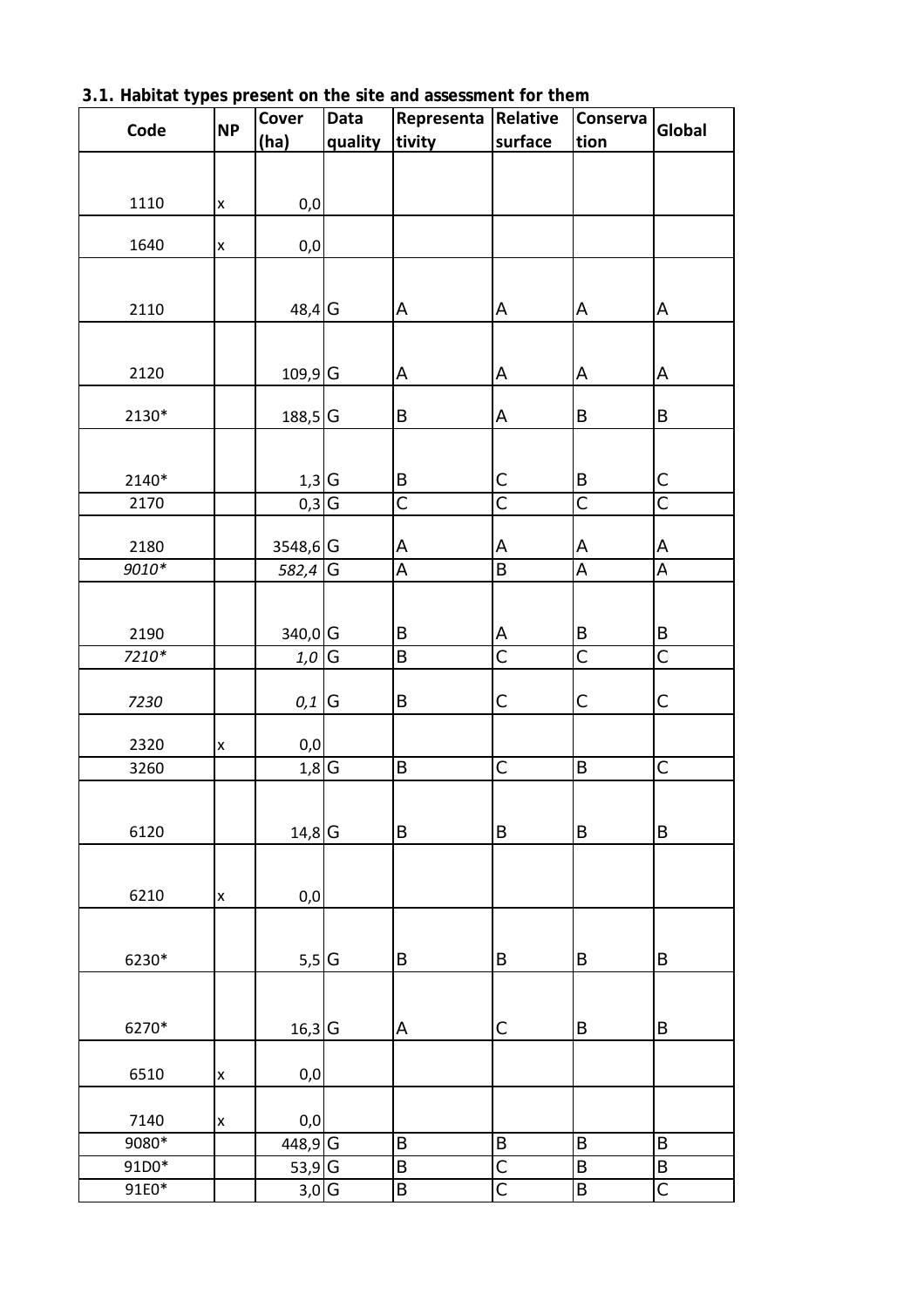|              | <b>Species</b>                 |             |                  |                 | <b>Population in the site</b> | <b>Site assesment</b> |                  |                   |                         |                |                |
|--------------|--------------------------------|-------------|------------------|-----------------|-------------------------------|-----------------------|------------------|-------------------|-------------------------|----------------|----------------|
| <b>Group</b> | <b>Scientific name</b>         | <b>Type</b> | Size min         | <b>Size max</b> | <b>Unit</b>                   | Cat                   | D.qual.          | <b>Population</b> | <b>Conserva</b><br>tion | Isolation      | Global         |
| B            | Bonasa bonasia                 | р           | 29               | 59              | $\boldsymbol{p}$              |                       | M                | C                 | $\mathsf B$             | С              | B              |
| B            | Tetrao urogallus               | р           | $\boldsymbol{1}$ | 5               | males                         |                       | M                | C                 | B                       | C              | B              |
| B            | Ciconia nigra                  | р           | 1                | 1               | $\boldsymbol{p}$              |                       | $\mathcal M$     | C                 | A                       | C              | А              |
| B            | <b>Haliaeetus</b><br>albicilla | n           | $\overline{0}$   | 1               | $\boldsymbol{p}$              |                       | $\overline{M}$   | C                 | B                       | C              | Α              |
| B            | <b>Pandion haliaetus</b>       |             | 0                | $\mathbf{1}$    | $\overline{p}$                |                       | $\overline{M}$   | $\overline{C}$    | $\mathsf B$             | $\overline{C}$ | $\mathsf{C}$   |
| B            | Grus grus                      |             | 86               | 87              | $\overline{p}$                |                       | $\overline{M}$   | $\overline{C}$    | A                       | $\overline{C}$ | $\overline{B}$ |
| B            | Crex crex                      |             | $\mathbf{1}$     |                 | $5$ cmales                    |                       | $\mathcal M$     | D                 | C                       | $\overline{B}$ | $\mathsf{C}$   |
| B            | Sterna paradisea               |             | 10               | 10              | $\boldsymbol{p}$              |                       | $\cal M$         | B                 | $\mathsf{C}$            | B              | A              |
| B            | Sterna albifrons               |             | $\overline{0}$   | 15              | $\boldsymbol{p}$              |                       | $\mathcal M$     | $\sf B$           | $\mathsf B$             | C              | A              |
| B            | Caprimulgus<br>europaeus       |             | 16               | 42 p            |                               |                       | $\overline{M}$   | C                 | A                       | C              | B              |
| B            | Picus canus                    | r           | 1                |                 | 1 p                           |                       | $\boldsymbol{M}$ | Ċ                 | $\mathsf B$             | Ċ              | B              |
| B            | Lullula arborea                |             | 8                | 15              | p                             |                       | $\mathcal M$     | C                 | $\mathsf B$             | C              | B              |
| B            | Dryocopus<br>martius           |             | 19               | $20$ p          |                               |                       | $\overline{M}$   | C                 | $\mathsf B$             | $\mathsf{C}$   | B              |
| B            | Anthus<br>campestris           |             | 6                | 8               | р                             |                       | M                | B                 | B                       | B              | Α              |
| B            | Ficedula parva                 |             | 100              | $200$ $p$       |                               |                       | M                | C                 | B                       | C              | Α              |

**3.2. Species referred to in Article 4 of directive 2009/147/EC and listed in Annex II of Directive 92/43/EEC and site evaluation for them**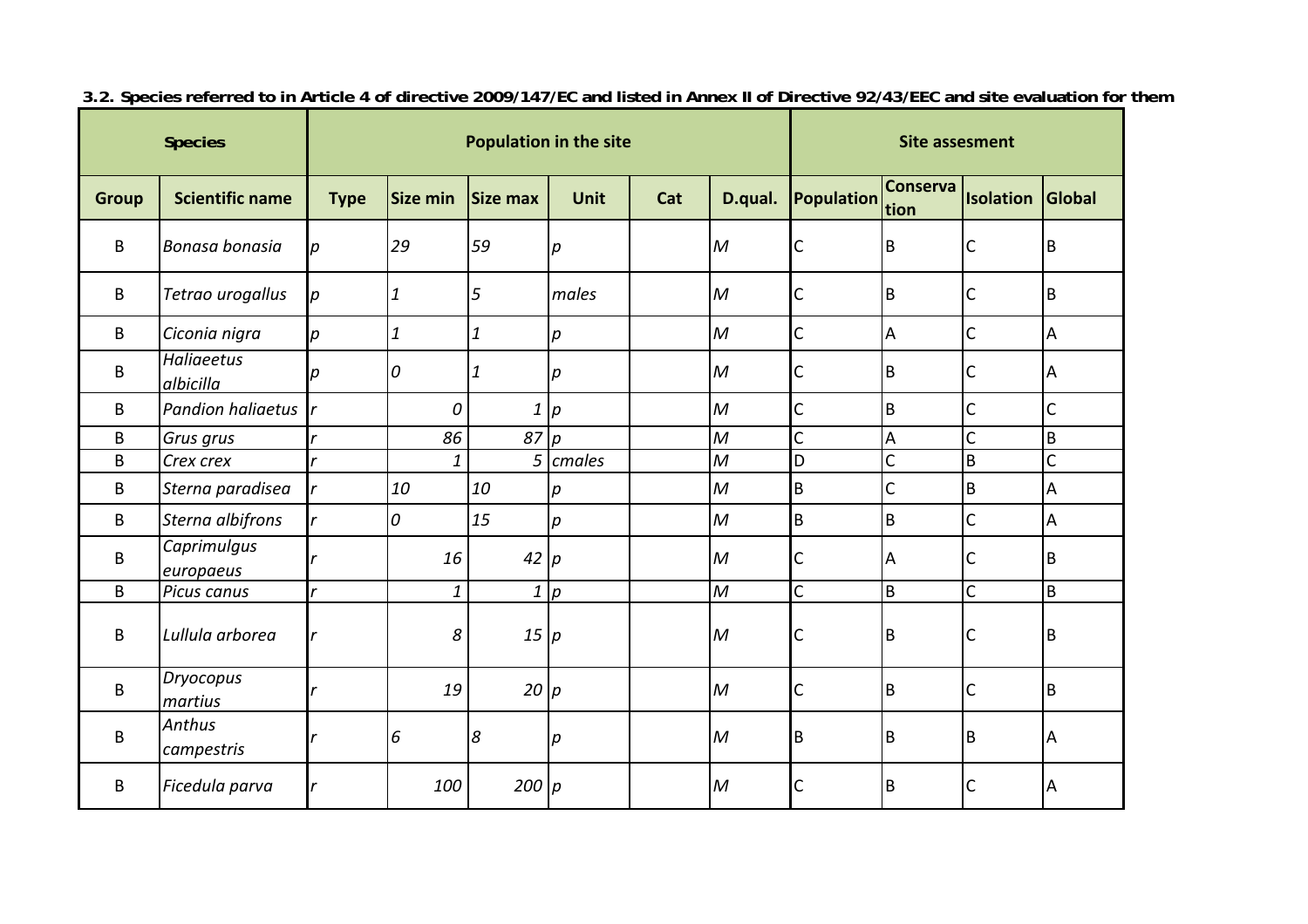|              | <b>Species</b>                                   |             |          | <b>Population in the site</b> |             | <b>Site assesment</b> |                |                 |                 |                         |    |
|--------------|--------------------------------------------------|-------------|----------|-------------------------------|-------------|-----------------------|----------------|-----------------|-----------------|-------------------------|----|
| <b>Group</b> | <b>Scientific name</b>                           | <b>Type</b> | Size min | Size max                      | <b>Unit</b> | Cat                   | D.qual.        | Population tion | <b>Conserva</b> | <b>Isolation Global</b> |    |
| B            | Lanius collurio                                  |             | 10       | 15 p                          |             |                       | $\overline{M}$ | J               | A               |                         | IB |
|              | Graphoderus<br>bilineatus                        |             | 50       | 200                           |             |                       | M              | C               | ΙA              | ╰                       | ◡  |
| Þ            | Linaria loeselii                                 |             | 5000     | 8000                          |             |                       | M              | IΒ              | A               |                         | A  |
| P            | <b>Dianthus</b><br>arenarius subsp.<br>arenarius |             | 4000     | 5000 tufts                    |             |                       | M              | B               | ΙA              | J                       | ΙA |
| D            | Liparis loeselii                                 |             |          | 4                             |             |                       | G              | Ć               |                 | А                       |    |
|              | Misgurnus fossilis                               |             |          |                               |             |                       | M              | Ć               | B               | B                       |    |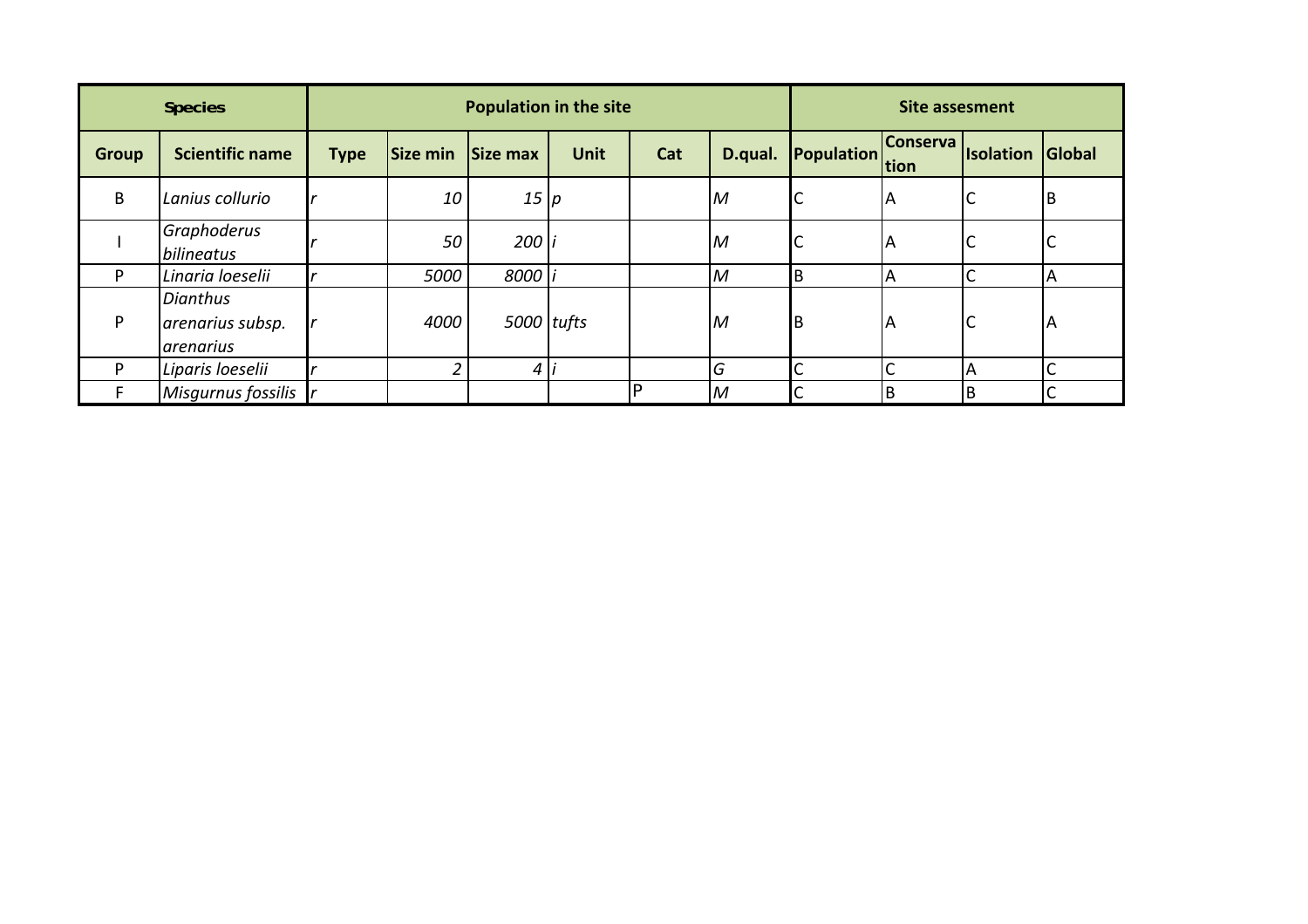|              |                                      |      | <b>Population</b> |             | <b>Motivation</b> |                         |                |                |   |   |   |
|--------------|--------------------------------------|------|-------------------|-------------|-------------------|-------------------------|----------------|----------------|---|---|---|
|              |                                      | Pop. | Pop.              |             |                   | <b>Species</b>          | <b>Species</b> |                |   |   |   |
| Group        | <b>Scientific name</b>               | min  | max               | <b>Unit</b> | Cat               | <b>Annex IV Annex V</b> |                | A              | B | C | D |
| B            | Tadorna tadorna                      |      |                   |             | P                 |                         |                | X              |   |   |   |
| B            | Charadrius hiaticula                 | 10   | 11 p              |             |                   |                         |                | X              |   |   |   |
| B            | Numenius phaeopus                    |      |                   |             | P                 |                         |                | X              |   |   |   |
| B            | Columbus oenas                       | 3    |                   | 5 p         |                   |                         |                | X              |   |   |   |
| $\mathsf{P}$ | Alyssum gmelinii                     |      |                   |             | C                 |                         |                | X              |   |   |   |
| $\sf P$      | Cardamine hirsuta                    |      |                   |             | R                 |                         |                | X              |   |   |   |
| $\mathsf{P}$ | Carex ornithopoda                    |      |                   |             | R                 |                         |                | $\mathsf{x}$   |   |   |   |
| $\mathsf{P}$ | Carex reichenbachii                  |      |                   |             | V                 |                         |                | X              |   |   |   |
| $\mathsf{P}$ | Carex scandinavica                   |      |                   |             | $\sf R$           |                         |                | X              |   |   |   |
| $\mathsf{P}$ | Centaurium littorale                 |      |                   |             | R                 |                         |                | X              |   |   |   |
| $\mathsf{P}$ | cepnaianthera                        |      |                   |             | R                 |                         |                | X              |   |   |   |
| $\mathsf{P}$ | ruhra<br>Cladium mariscus            |      |                   |             | V                 |                         |                | X              |   |   |   |
| $\mathsf{P}$ |                                      |      |                   |             | P                 |                         |                | X              |   |   |   |
| $\mathsf{P}$ | Corallorhiza trifida                 |      |                   |             |                   |                         |                | X              |   |   |   |
|              | Dactylorhiza baltica                 |      |                   |             | R                 |                         |                |                |   |   |   |
| $\mathsf P$  | Dactylorhiza fuchsii<br>Dactylorhiza |      |                   |             | $\mathsf{C}$      |                         |                | X              |   |   |   |
| $\mathsf{P}$ | <i>incarnata</i>                     |      |                   |             | P                 |                         |                | X              |   |   |   |
|              | Dactylorhiza                         |      |                   |             | R                 |                         |                |                |   |   |   |
| $\mathsf P$  | maculata<br>Elytrigia                |      |                   |             |                   |                         |                | X              |   |   |   |
| $\mathsf{P}$ | iuncoiformic                         |      |                   |             | P                 |                         |                | $\mathsf{x}$   |   |   |   |
| $\mathsf{P}$ | Festuca altissima                    |      |                   |             | V                 |                         |                | X              |   |   |   |
| $\mathsf P$  | Gymnadenia<br>conopsea               |      |                   |             | V                 |                         |                | X              |   |   |   |
|              | Gypsophila                           |      |                   |             |                   |                         |                |                |   |   |   |
| $\mathsf P$  | fastigiata                           |      |                   |             | V                 |                         |                | X              |   |   |   |
| ΙP           | Helianthemum                         |      |                   |             | ٧                 |                         |                | X              |   |   |   |
| $\sf P$      | nummularium                          |      |                   |             | $\sf R$           |                         |                | X              |   |   |   |
| P            | Huperzia selago                      |      |                   |             |                   |                         |                | $\pmb{\times}$ |   |   |   |
| P            | Hydrocotyle vulgaris                 |      |                   |             | $\mathsf R$       |                         |                |                |   |   |   |
|              | Jovibarba globifera                  |      |                   |             | V                 |                         |                |                |   |   | X |
| $\mathsf{P}$ | Lathyrus maritimus                   |      |                   |             | C                 |                         |                | X              |   |   |   |
| $\mathsf{P}$ | Listera cordata                      |      |                   |             | R                 |                         |                | X              |   |   |   |
| P            | Lonicera caerulea<br>subsp. pallasii |      |                   |             | C                 |                         |                | X              |   |   |   |
|              | Lycopodium                           |      |                   |             |                   |                         |                |                |   |   |   |
| $\mathsf P$  | annotinum                            |      |                   |             | C                 |                         |                | X              |   |   |   |
| P            | Lycopodium                           |      |                   |             | C                 |                         |                | X              |   |   |   |
|              | clavatum<br>Malaxis                  |      |                   |             |                   |                         |                |                |   |   |   |
| $\mathsf{P}$ | monophyllos                          |      |                   |             | V                 |                         |                | X              |   |   |   |
| $\mathsf P$  | Myrica gale                          |      |                   |             | R                 |                         |                | X              |   |   |   |
| $\sf P$      | Orchis mascula                       |      |                   |             | V                 |                         |                | X              |   |   |   |
| $\mathsf{P}$ | Pinguicula vulgaris                  |      |                   |             | $\checkmark$      |                         |                | $\mathsf{x}$   |   |   |   |
| ${\sf P}$    | Platanthera bifolia                  |      |                   |             | C                 |                         |                | X              |   |   |   |
|              | Platanthera                          |      |                   |             |                   |                         |                |                |   |   |   |
| P            | clorantha                            |      |                   |             | V                 |                         |                | X              |   |   |   |
| $\mathsf{P}$ | Primula farinosa                     |      |                   |             | V                 |                         |                | X              |   |   |   |
| $\mathsf P$  | Pulsatilla pratensis                 |      |                   |             | C                 |                         |                | X              |   |   |   |
|              |                                      |      |                   |             |                   |                         |                |                |   |   |   |

## **3.3. Other important species of flora and fauna**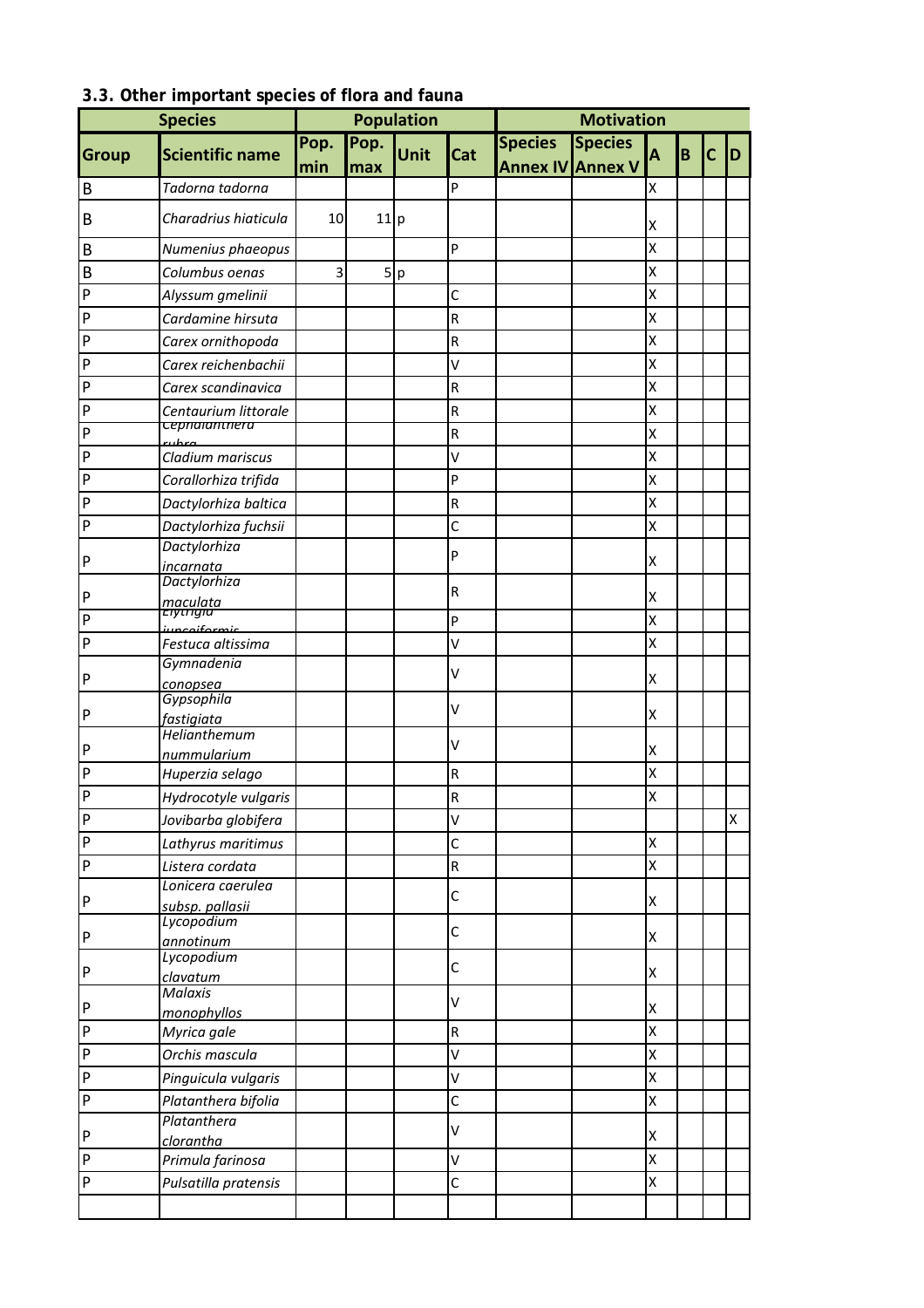| <b>Species</b><br>Pop.<br>Pop.<br><b>Species</b><br><b>Unit</b><br>Cat<br><b>Scientific name</b><br>Group<br>B<br>А<br>С<br>D<br><b>Annex IV Annex V</b><br>min<br>max<br>Ranunculus<br>$\mathsf R$<br>$\sf P$<br>Χ<br>bulbosus<br>${\sf P}$<br>X<br>Rosa rubiginosa<br>${\sf R}$<br>$\mathsf{P}$<br>X<br>V<br>Shoenus ferrugineus<br>$\mathsf{P}$<br>X<br>V<br>Silene borysthenica<br>X<br>P<br>Tofieldia calyculata<br>V<br>Trichophorum<br>V<br>P<br>Χ<br>caespitosum<br>X<br>P<br>Vicia lathyroides<br>R<br>${\sf P}$<br>X<br>Viscum album<br>V<br><b>Allium</b><br>C<br>P<br>Χ<br>scorodophrasum<br>X<br>P<br>Allium vineale<br>${\sf R}$<br>X<br>$\mathsf{P}$<br>Geranium molle<br>V<br>X<br>$\mathsf{P}$<br>$\mathsf{C}$<br>Juncus balticus<br><u>iviyosotis</u><br>${\sf P}$<br>X<br>${\sf R}$<br>ramoiccima<br>${\sf P}$<br>X<br>${\sf R}$<br>Phleum arenarium<br>Saxifraga<br>V<br>P<br>Χ<br>tridactylites<br>Tragopogon<br>C<br>P<br>Χ<br>heterospermus<br>$\mathsf{P}$<br>X<br>V<br>Trifolium dubium<br>Jungermannia<br>P<br>P<br>Χ<br><i>leiantha</i><br><b>Odontoschisma</b><br>$\mathsf{C}$<br>P<br>X<br>denudatum<br>Plagiotechium<br>${\sf R}$<br>P<br>X<br>undulatum<br>$\mathsf{P}$<br>$\mathsf{C}$<br>X<br>Riccardia multifida<br>P<br>C<br>X<br>Riccardia palmata<br>$\mathsf{P}$<br>X<br>V<br>Cladonia foliacea<br>P<br>X<br>Bufo calamita<br>P<br>X<br>Pelobates fuscus<br>ı<br>P<br>Χ<br>Lacerta agilis<br><u> Nothornma</u><br>P<br>X<br>ı<br>nunctata<br>$\sf R$<br>X<br>T<br>Podisma pedestris<br>Bembix rostrata<br>${\sf R}$<br>X<br>I<br>C<br>I<br>Laphria gibbosa<br>Χ<br>Chalcophora<br>C<br>Χ<br>I<br>mariana<br>P<br>X<br>Arctosa cinerea<br>P<br>X<br>Necydalis major<br>Lasius fuliginosus<br>P<br>Χ<br><b>Oedipoda</b><br>P<br>Χ<br>I<br>coerulescens<br>Sphingonotus<br>P<br>Χ<br>I<br>caerulans<br>P<br>Apatura iris<br>X<br>C<br>X<br>Cicindela maritima<br>cnorosomu<br>P<br>X<br>cchillingi<br>P<br>X<br>Psophus stridulus |  |  | Population | <b>Motivation</b> |  |  |  |  |  |  |
|----------------------------------------------------------------------------------------------------------------------------------------------------------------------------------------------------------------------------------------------------------------------------------------------------------------------------------------------------------------------------------------------------------------------------------------------------------------------------------------------------------------------------------------------------------------------------------------------------------------------------------------------------------------------------------------------------------------------------------------------------------------------------------------------------------------------------------------------------------------------------------------------------------------------------------------------------------------------------------------------------------------------------------------------------------------------------------------------------------------------------------------------------------------------------------------------------------------------------------------------------------------------------------------------------------------------------------------------------------------------------------------------------------------------------------------------------------------------------------------------------------------------------------------------------------------------------------------------------------------------------------------------------------------------------------------------------------------------------------------------------------------------------------------------------------------------------------------------------------------------------------------------------------------------------------------------------------------------|--|--|------------|-------------------|--|--|--|--|--|--|
|                                                                                                                                                                                                                                                                                                                                                                                                                                                                                                                                                                                                                                                                                                                                                                                                                                                                                                                                                                                                                                                                                                                                                                                                                                                                                                                                                                                                                                                                                                                                                                                                                                                                                                                                                                                                                                                                                                                                                                      |  |  |            |                   |  |  |  |  |  |  |
|                                                                                                                                                                                                                                                                                                                                                                                                                                                                                                                                                                                                                                                                                                                                                                                                                                                                                                                                                                                                                                                                                                                                                                                                                                                                                                                                                                                                                                                                                                                                                                                                                                                                                                                                                                                                                                                                                                                                                                      |  |  |            |                   |  |  |  |  |  |  |
|                                                                                                                                                                                                                                                                                                                                                                                                                                                                                                                                                                                                                                                                                                                                                                                                                                                                                                                                                                                                                                                                                                                                                                                                                                                                                                                                                                                                                                                                                                                                                                                                                                                                                                                                                                                                                                                                                                                                                                      |  |  |            |                   |  |  |  |  |  |  |
|                                                                                                                                                                                                                                                                                                                                                                                                                                                                                                                                                                                                                                                                                                                                                                                                                                                                                                                                                                                                                                                                                                                                                                                                                                                                                                                                                                                                                                                                                                                                                                                                                                                                                                                                                                                                                                                                                                                                                                      |  |  |            |                   |  |  |  |  |  |  |
|                                                                                                                                                                                                                                                                                                                                                                                                                                                                                                                                                                                                                                                                                                                                                                                                                                                                                                                                                                                                                                                                                                                                                                                                                                                                                                                                                                                                                                                                                                                                                                                                                                                                                                                                                                                                                                                                                                                                                                      |  |  |            |                   |  |  |  |  |  |  |
|                                                                                                                                                                                                                                                                                                                                                                                                                                                                                                                                                                                                                                                                                                                                                                                                                                                                                                                                                                                                                                                                                                                                                                                                                                                                                                                                                                                                                                                                                                                                                                                                                                                                                                                                                                                                                                                                                                                                                                      |  |  |            |                   |  |  |  |  |  |  |
|                                                                                                                                                                                                                                                                                                                                                                                                                                                                                                                                                                                                                                                                                                                                                                                                                                                                                                                                                                                                                                                                                                                                                                                                                                                                                                                                                                                                                                                                                                                                                                                                                                                                                                                                                                                                                                                                                                                                                                      |  |  |            |                   |  |  |  |  |  |  |
|                                                                                                                                                                                                                                                                                                                                                                                                                                                                                                                                                                                                                                                                                                                                                                                                                                                                                                                                                                                                                                                                                                                                                                                                                                                                                                                                                                                                                                                                                                                                                                                                                                                                                                                                                                                                                                                                                                                                                                      |  |  |            |                   |  |  |  |  |  |  |
|                                                                                                                                                                                                                                                                                                                                                                                                                                                                                                                                                                                                                                                                                                                                                                                                                                                                                                                                                                                                                                                                                                                                                                                                                                                                                                                                                                                                                                                                                                                                                                                                                                                                                                                                                                                                                                                                                                                                                                      |  |  |            |                   |  |  |  |  |  |  |
|                                                                                                                                                                                                                                                                                                                                                                                                                                                                                                                                                                                                                                                                                                                                                                                                                                                                                                                                                                                                                                                                                                                                                                                                                                                                                                                                                                                                                                                                                                                                                                                                                                                                                                                                                                                                                                                                                                                                                                      |  |  |            |                   |  |  |  |  |  |  |
|                                                                                                                                                                                                                                                                                                                                                                                                                                                                                                                                                                                                                                                                                                                                                                                                                                                                                                                                                                                                                                                                                                                                                                                                                                                                                                                                                                                                                                                                                                                                                                                                                                                                                                                                                                                                                                                                                                                                                                      |  |  |            |                   |  |  |  |  |  |  |
|                                                                                                                                                                                                                                                                                                                                                                                                                                                                                                                                                                                                                                                                                                                                                                                                                                                                                                                                                                                                                                                                                                                                                                                                                                                                                                                                                                                                                                                                                                                                                                                                                                                                                                                                                                                                                                                                                                                                                                      |  |  |            |                   |  |  |  |  |  |  |
|                                                                                                                                                                                                                                                                                                                                                                                                                                                                                                                                                                                                                                                                                                                                                                                                                                                                                                                                                                                                                                                                                                                                                                                                                                                                                                                                                                                                                                                                                                                                                                                                                                                                                                                                                                                                                                                                                                                                                                      |  |  |            |                   |  |  |  |  |  |  |
|                                                                                                                                                                                                                                                                                                                                                                                                                                                                                                                                                                                                                                                                                                                                                                                                                                                                                                                                                                                                                                                                                                                                                                                                                                                                                                                                                                                                                                                                                                                                                                                                                                                                                                                                                                                                                                                                                                                                                                      |  |  |            |                   |  |  |  |  |  |  |
|                                                                                                                                                                                                                                                                                                                                                                                                                                                                                                                                                                                                                                                                                                                                                                                                                                                                                                                                                                                                                                                                                                                                                                                                                                                                                                                                                                                                                                                                                                                                                                                                                                                                                                                                                                                                                                                                                                                                                                      |  |  |            |                   |  |  |  |  |  |  |
|                                                                                                                                                                                                                                                                                                                                                                                                                                                                                                                                                                                                                                                                                                                                                                                                                                                                                                                                                                                                                                                                                                                                                                                                                                                                                                                                                                                                                                                                                                                                                                                                                                                                                                                                                                                                                                                                                                                                                                      |  |  |            |                   |  |  |  |  |  |  |
|                                                                                                                                                                                                                                                                                                                                                                                                                                                                                                                                                                                                                                                                                                                                                                                                                                                                                                                                                                                                                                                                                                                                                                                                                                                                                                                                                                                                                                                                                                                                                                                                                                                                                                                                                                                                                                                                                                                                                                      |  |  |            |                   |  |  |  |  |  |  |
|                                                                                                                                                                                                                                                                                                                                                                                                                                                                                                                                                                                                                                                                                                                                                                                                                                                                                                                                                                                                                                                                                                                                                                                                                                                                                                                                                                                                                                                                                                                                                                                                                                                                                                                                                                                                                                                                                                                                                                      |  |  |            |                   |  |  |  |  |  |  |
|                                                                                                                                                                                                                                                                                                                                                                                                                                                                                                                                                                                                                                                                                                                                                                                                                                                                                                                                                                                                                                                                                                                                                                                                                                                                                                                                                                                                                                                                                                                                                                                                                                                                                                                                                                                                                                                                                                                                                                      |  |  |            |                   |  |  |  |  |  |  |
|                                                                                                                                                                                                                                                                                                                                                                                                                                                                                                                                                                                                                                                                                                                                                                                                                                                                                                                                                                                                                                                                                                                                                                                                                                                                                                                                                                                                                                                                                                                                                                                                                                                                                                                                                                                                                                                                                                                                                                      |  |  |            |                   |  |  |  |  |  |  |
|                                                                                                                                                                                                                                                                                                                                                                                                                                                                                                                                                                                                                                                                                                                                                                                                                                                                                                                                                                                                                                                                                                                                                                                                                                                                                                                                                                                                                                                                                                                                                                                                                                                                                                                                                                                                                                                                                                                                                                      |  |  |            |                   |  |  |  |  |  |  |
|                                                                                                                                                                                                                                                                                                                                                                                                                                                                                                                                                                                                                                                                                                                                                                                                                                                                                                                                                                                                                                                                                                                                                                                                                                                                                                                                                                                                                                                                                                                                                                                                                                                                                                                                                                                                                                                                                                                                                                      |  |  |            |                   |  |  |  |  |  |  |
|                                                                                                                                                                                                                                                                                                                                                                                                                                                                                                                                                                                                                                                                                                                                                                                                                                                                                                                                                                                                                                                                                                                                                                                                                                                                                                                                                                                                                                                                                                                                                                                                                                                                                                                                                                                                                                                                                                                                                                      |  |  |            |                   |  |  |  |  |  |  |
|                                                                                                                                                                                                                                                                                                                                                                                                                                                                                                                                                                                                                                                                                                                                                                                                                                                                                                                                                                                                                                                                                                                                                                                                                                                                                                                                                                                                                                                                                                                                                                                                                                                                                                                                                                                                                                                                                                                                                                      |  |  |            |                   |  |  |  |  |  |  |
|                                                                                                                                                                                                                                                                                                                                                                                                                                                                                                                                                                                                                                                                                                                                                                                                                                                                                                                                                                                                                                                                                                                                                                                                                                                                                                                                                                                                                                                                                                                                                                                                                                                                                                                                                                                                                                                                                                                                                                      |  |  |            |                   |  |  |  |  |  |  |
|                                                                                                                                                                                                                                                                                                                                                                                                                                                                                                                                                                                                                                                                                                                                                                                                                                                                                                                                                                                                                                                                                                                                                                                                                                                                                                                                                                                                                                                                                                                                                                                                                                                                                                                                                                                                                                                                                                                                                                      |  |  |            |                   |  |  |  |  |  |  |
|                                                                                                                                                                                                                                                                                                                                                                                                                                                                                                                                                                                                                                                                                                                                                                                                                                                                                                                                                                                                                                                                                                                                                                                                                                                                                                                                                                                                                                                                                                                                                                                                                                                                                                                                                                                                                                                                                                                                                                      |  |  |            |                   |  |  |  |  |  |  |
|                                                                                                                                                                                                                                                                                                                                                                                                                                                                                                                                                                                                                                                                                                                                                                                                                                                                                                                                                                                                                                                                                                                                                                                                                                                                                                                                                                                                                                                                                                                                                                                                                                                                                                                                                                                                                                                                                                                                                                      |  |  |            |                   |  |  |  |  |  |  |
|                                                                                                                                                                                                                                                                                                                                                                                                                                                                                                                                                                                                                                                                                                                                                                                                                                                                                                                                                                                                                                                                                                                                                                                                                                                                                                                                                                                                                                                                                                                                                                                                                                                                                                                                                                                                                                                                                                                                                                      |  |  |            |                   |  |  |  |  |  |  |
|                                                                                                                                                                                                                                                                                                                                                                                                                                                                                                                                                                                                                                                                                                                                                                                                                                                                                                                                                                                                                                                                                                                                                                                                                                                                                                                                                                                                                                                                                                                                                                                                                                                                                                                                                                                                                                                                                                                                                                      |  |  |            |                   |  |  |  |  |  |  |
|                                                                                                                                                                                                                                                                                                                                                                                                                                                                                                                                                                                                                                                                                                                                                                                                                                                                                                                                                                                                                                                                                                                                                                                                                                                                                                                                                                                                                                                                                                                                                                                                                                                                                                                                                                                                                                                                                                                                                                      |  |  |            |                   |  |  |  |  |  |  |
|                                                                                                                                                                                                                                                                                                                                                                                                                                                                                                                                                                                                                                                                                                                                                                                                                                                                                                                                                                                                                                                                                                                                                                                                                                                                                                                                                                                                                                                                                                                                                                                                                                                                                                                                                                                                                                                                                                                                                                      |  |  |            |                   |  |  |  |  |  |  |
|                                                                                                                                                                                                                                                                                                                                                                                                                                                                                                                                                                                                                                                                                                                                                                                                                                                                                                                                                                                                                                                                                                                                                                                                                                                                                                                                                                                                                                                                                                                                                                                                                                                                                                                                                                                                                                                                                                                                                                      |  |  |            |                   |  |  |  |  |  |  |
|                                                                                                                                                                                                                                                                                                                                                                                                                                                                                                                                                                                                                                                                                                                                                                                                                                                                                                                                                                                                                                                                                                                                                                                                                                                                                                                                                                                                                                                                                                                                                                                                                                                                                                                                                                                                                                                                                                                                                                      |  |  |            |                   |  |  |  |  |  |  |
|                                                                                                                                                                                                                                                                                                                                                                                                                                                                                                                                                                                                                                                                                                                                                                                                                                                                                                                                                                                                                                                                                                                                                                                                                                                                                                                                                                                                                                                                                                                                                                                                                                                                                                                                                                                                                                                                                                                                                                      |  |  |            |                   |  |  |  |  |  |  |
|                                                                                                                                                                                                                                                                                                                                                                                                                                                                                                                                                                                                                                                                                                                                                                                                                                                                                                                                                                                                                                                                                                                                                                                                                                                                                                                                                                                                                                                                                                                                                                                                                                                                                                                                                                                                                                                                                                                                                                      |  |  |            |                   |  |  |  |  |  |  |
|                                                                                                                                                                                                                                                                                                                                                                                                                                                                                                                                                                                                                                                                                                                                                                                                                                                                                                                                                                                                                                                                                                                                                                                                                                                                                                                                                                                                                                                                                                                                                                                                                                                                                                                                                                                                                                                                                                                                                                      |  |  |            |                   |  |  |  |  |  |  |
|                                                                                                                                                                                                                                                                                                                                                                                                                                                                                                                                                                                                                                                                                                                                                                                                                                                                                                                                                                                                                                                                                                                                                                                                                                                                                                                                                                                                                                                                                                                                                                                                                                                                                                                                                                                                                                                                                                                                                                      |  |  |            |                   |  |  |  |  |  |  |
|                                                                                                                                                                                                                                                                                                                                                                                                                                                                                                                                                                                                                                                                                                                                                                                                                                                                                                                                                                                                                                                                                                                                                                                                                                                                                                                                                                                                                                                                                                                                                                                                                                                                                                                                                                                                                                                                                                                                                                      |  |  |            |                   |  |  |  |  |  |  |
|                                                                                                                                                                                                                                                                                                                                                                                                                                                                                                                                                                                                                                                                                                                                                                                                                                                                                                                                                                                                                                                                                                                                                                                                                                                                                                                                                                                                                                                                                                                                                                                                                                                                                                                                                                                                                                                                                                                                                                      |  |  |            |                   |  |  |  |  |  |  |
|                                                                                                                                                                                                                                                                                                                                                                                                                                                                                                                                                                                                                                                                                                                                                                                                                                                                                                                                                                                                                                                                                                                                                                                                                                                                                                                                                                                                                                                                                                                                                                                                                                                                                                                                                                                                                                                                                                                                                                      |  |  |            |                   |  |  |  |  |  |  |
|                                                                                                                                                                                                                                                                                                                                                                                                                                                                                                                                                                                                                                                                                                                                                                                                                                                                                                                                                                                                                                                                                                                                                                                                                                                                                                                                                                                                                                                                                                                                                                                                                                                                                                                                                                                                                                                                                                                                                                      |  |  |            |                   |  |  |  |  |  |  |
|                                                                                                                                                                                                                                                                                                                                                                                                                                                                                                                                                                                                                                                                                                                                                                                                                                                                                                                                                                                                                                                                                                                                                                                                                                                                                                                                                                                                                                                                                                                                                                                                                                                                                                                                                                                                                                                                                                                                                                      |  |  |            |                   |  |  |  |  |  |  |
|                                                                                                                                                                                                                                                                                                                                                                                                                                                                                                                                                                                                                                                                                                                                                                                                                                                                                                                                                                                                                                                                                                                                                                                                                                                                                                                                                                                                                                                                                                                                                                                                                                                                                                                                                                                                                                                                                                                                                                      |  |  |            |                   |  |  |  |  |  |  |
|                                                                                                                                                                                                                                                                                                                                                                                                                                                                                                                                                                                                                                                                                                                                                                                                                                                                                                                                                                                                                                                                                                                                                                                                                                                                                                                                                                                                                                                                                                                                                                                                                                                                                                                                                                                                                                                                                                                                                                      |  |  |            |                   |  |  |  |  |  |  |
|                                                                                                                                                                                                                                                                                                                                                                                                                                                                                                                                                                                                                                                                                                                                                                                                                                                                                                                                                                                                                                                                                                                                                                                                                                                                                                                                                                                                                                                                                                                                                                                                                                                                                                                                                                                                                                                                                                                                                                      |  |  |            |                   |  |  |  |  |  |  |
|                                                                                                                                                                                                                                                                                                                                                                                                                                                                                                                                                                                                                                                                                                                                                                                                                                                                                                                                                                                                                                                                                                                                                                                                                                                                                                                                                                                                                                                                                                                                                                                                                                                                                                                                                                                                                                                                                                                                                                      |  |  |            |                   |  |  |  |  |  |  |
|                                                                                                                                                                                                                                                                                                                                                                                                                                                                                                                                                                                                                                                                                                                                                                                                                                                                                                                                                                                                                                                                                                                                                                                                                                                                                                                                                                                                                                                                                                                                                                                                                                                                                                                                                                                                                                                                                                                                                                      |  |  |            |                   |  |  |  |  |  |  |
|                                                                                                                                                                                                                                                                                                                                                                                                                                                                                                                                                                                                                                                                                                                                                                                                                                                                                                                                                                                                                                                                                                                                                                                                                                                                                                                                                                                                                                                                                                                                                                                                                                                                                                                                                                                                                                                                                                                                                                      |  |  |            |                   |  |  |  |  |  |  |
|                                                                                                                                                                                                                                                                                                                                                                                                                                                                                                                                                                                                                                                                                                                                                                                                                                                                                                                                                                                                                                                                                                                                                                                                                                                                                                                                                                                                                                                                                                                                                                                                                                                                                                                                                                                                                                                                                                                                                                      |  |  |            |                   |  |  |  |  |  |  |
|                                                                                                                                                                                                                                                                                                                                                                                                                                                                                                                                                                                                                                                                                                                                                                                                                                                                                                                                                                                                                                                                                                                                                                                                                                                                                                                                                                                                                                                                                                                                                                                                                                                                                                                                                                                                                                                                                                                                                                      |  |  |            |                   |  |  |  |  |  |  |